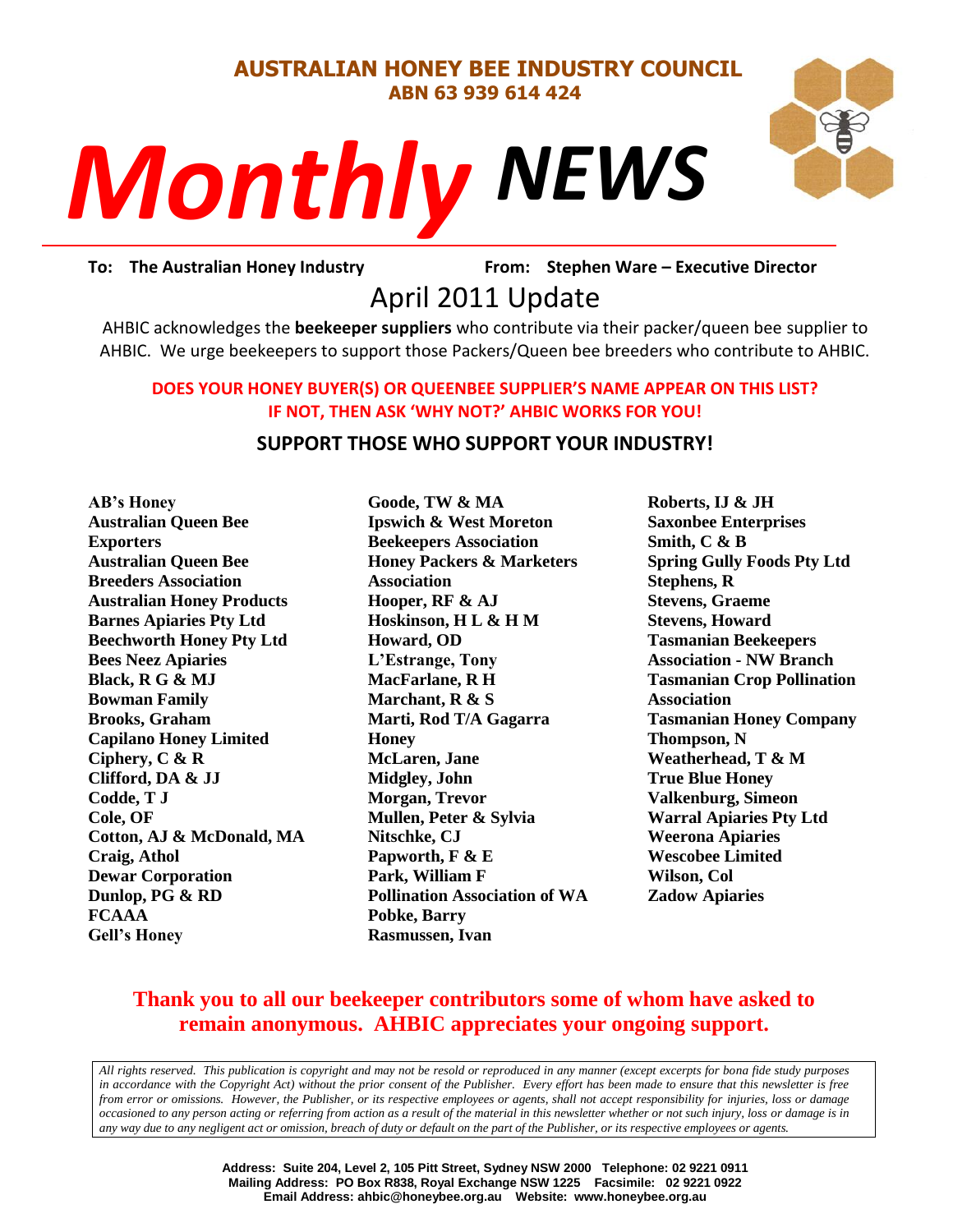#### **UPDATE - AHBIC ACTIVITIES**

The following provides an update of recent activities of AHBIC naturally if you should seek any further clarification please do not hesitate to contact the AHBIC office.

April has been a very busy month for Industry. AHBIC continues and is involved in the following matters:

1. *Apis cerana*

At the time of writing although Governments had come to the conclusion by majority vote that they could not support *Apis cerana* being eradicated the door has been left open for supporting an ongoing surveillance and eradication program based on containing the Asian Bee. Further meetings between Industry and Government have been foreshadowed and Industry is hopeful that this will lead to a positive outcome.

2. APVMA Labelling

The adequacy of the current labelling laws and whether they are sufficient to ensure that the user of chemicals takes adequate steps not to spray hives and foraging bees was recently workshopped in Canberra. Industry is hopeful that the outcome of this meeting will result in better labelling and protection of beekeepers from indiscriminate spraying of bees.

3. APVMA Registration

Also on the subject of the APVMA, AHBIC continues to seek the registration of Apistan, Bayvarol and Apivar. These are only to be used in the case of *Varroa* and Industry is attempting to ensure that we are prepared should the *Varroa* mite find its way into Australia. We are also re-registering our permit for Aluminium Phosphide to control small hive beetle.

4. Surveillance Systems for Bee Pests/Diseases

During the month a teleconference was held on Surveillance Systems for Bee Pests/Diseases. Following this teleconference it has been agreed that a two day workshop will be held in May. Prior to the meeting, Industry and jurisdictions have been encouraged to research all available papers and data on this subject.

These include:

- **RIRDC** 'Future Surveillance Needs for Honeybee Biosecurity' by Barry et al
- A report by Pat Bolan of DAFF on the Sentinel Hive Program that included data on the work that has been done; bee free zones; the capability of resources; ability of jurisdictions for diagnosis.
- Queensland report about surveillance data.
- Information from Animal Division, DAFF and AHA.

#### 5. AHBIC Annual General Meeting

The AHBIC AGM is to be held on 8 July 2011 in Adelaide. Guest speakers include:

\_\_\_\_\_\_\_\_\_\_\_\_\_\_\_\_\_\_\_\_\_\_\_\_\_\_\_\_\_\_\_\_\_\_\_\_\_\_\_\_\_\_\_\_\_\_\_\_\_\_\_\_\_\_\_\_\_\_\_\_\_\_\_\_\_\_\_\_\_\_\_\_\_\_\_\_\_\_\_\_\_\_\_\_\_\_

Mr Gerald Martin, Chairman of the Pollination R&D Advisory Committee Dr Denis Anderson - CSIRO Dr Mike McDonald -DAFF Dr Robyn Martin - DAFF Dr Dave Alden – RIRDC Mr Terry Ryan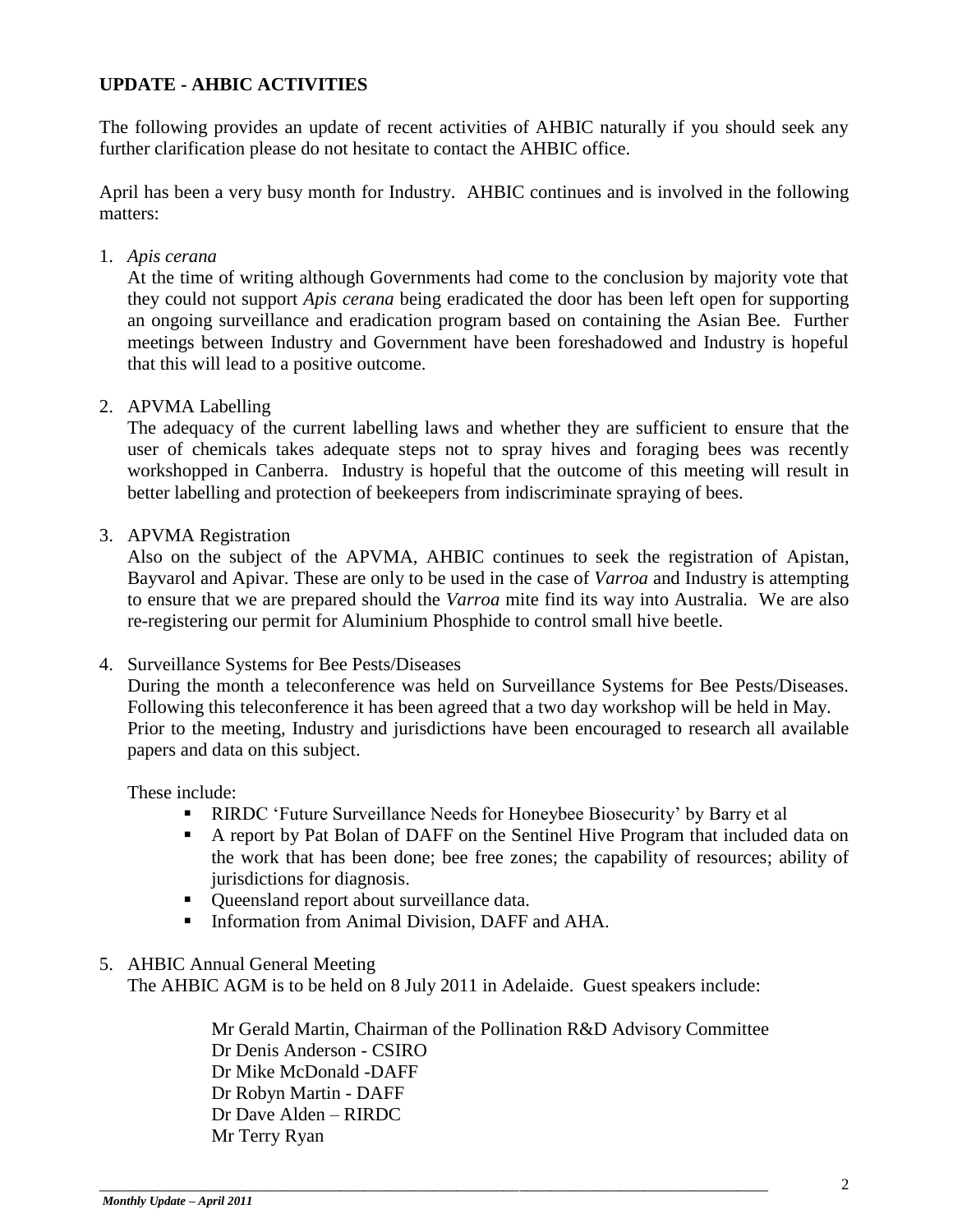As per the Constitution the Chairperson and Deputy Chairperson are elected for a term of two (2) years running alternatively. This year, Mr Ed Planken, Deputy Chairperson is up for re-election. The next two Executive Members up for re-election this year (being for a biannual term) are: Mr Ian Stephens and Mr Trevor Morgan.

Members are invited to use their member organisations to submit resolutions on areas of concern.

#### **HPMAA REPORT – APRIL 2011**

#### *Trading news*

Generally sales are being reported as tough for those of us dealing with the supermarkets. There is a huge pressure on retail prices as the major chains slug it out in the consumer war. Ultimately all this goes back to the manufacturers and primary producers with less margins or lower farm gate results.

Slower sales to date are a result of consumers who hold back as a consequence of higher interest rates and the economic situation both here in Australia and overseas. Wars, tsunamis, earthquakes, wild weather conditions all have a flow on effect. Pressure therefore from supermarket groups for promotions, discounts or product deletions continues to give great concern to all. Most house brand honey tenders have recently been put to the market and some ridiculous pressure has been placed on suppliers to lower costs to the supermarkets. Fortunately I can report that HPMAA honey packer members did not bow to the pressure demands and held their offered values leaving the status quo in the market place. Time will tell what will happen as we hear new rumours of another assault.

For the packer exporters there is a great knock on effect from the Australian dollar which is crippling export sales. In the last 12 months alone we have seen a further 17% currency loss effect occur with the dollar now at record highs. Industry will need to be aware that export markets made unprofitable due to the movement in exchange rates will mean a lot of honey here at home that simply will not get soaked up at the prices they are today. Today, unlike in the past, we see beekeepers also fighting it out for every last honey sale and typically price chopping is all they know resulting in its predictable outcome.

#### *Honey news*

There is a mixed situation of supply of honey on hand with packers currently but it seems most have adequate stocks for now or can still get stored beekeeper stock. From a production perspective on forward crops - overall things seem optimistic for the new spring season onwards due to the rain on the east coast. States like WA need a LOT more rain as it has had the longest dry on record.

#### *World market*

World bulk honey prices remain reasonably stable but most countries comment on shorter crops and the need for higher prices (the same as we do in Australia).

#### *Imports and Exports*

Retail packed product leaving Australia is at its lowest level since 2004 mainly due to our high currency and from Capilano withdrawing out of some large volume, unprofitable business. Imports have been affected on the back of better local crop and lessened need for imports of honey for export blended product which is now uncompetitive in price.

#### *Eduard Planken - President HPMAA*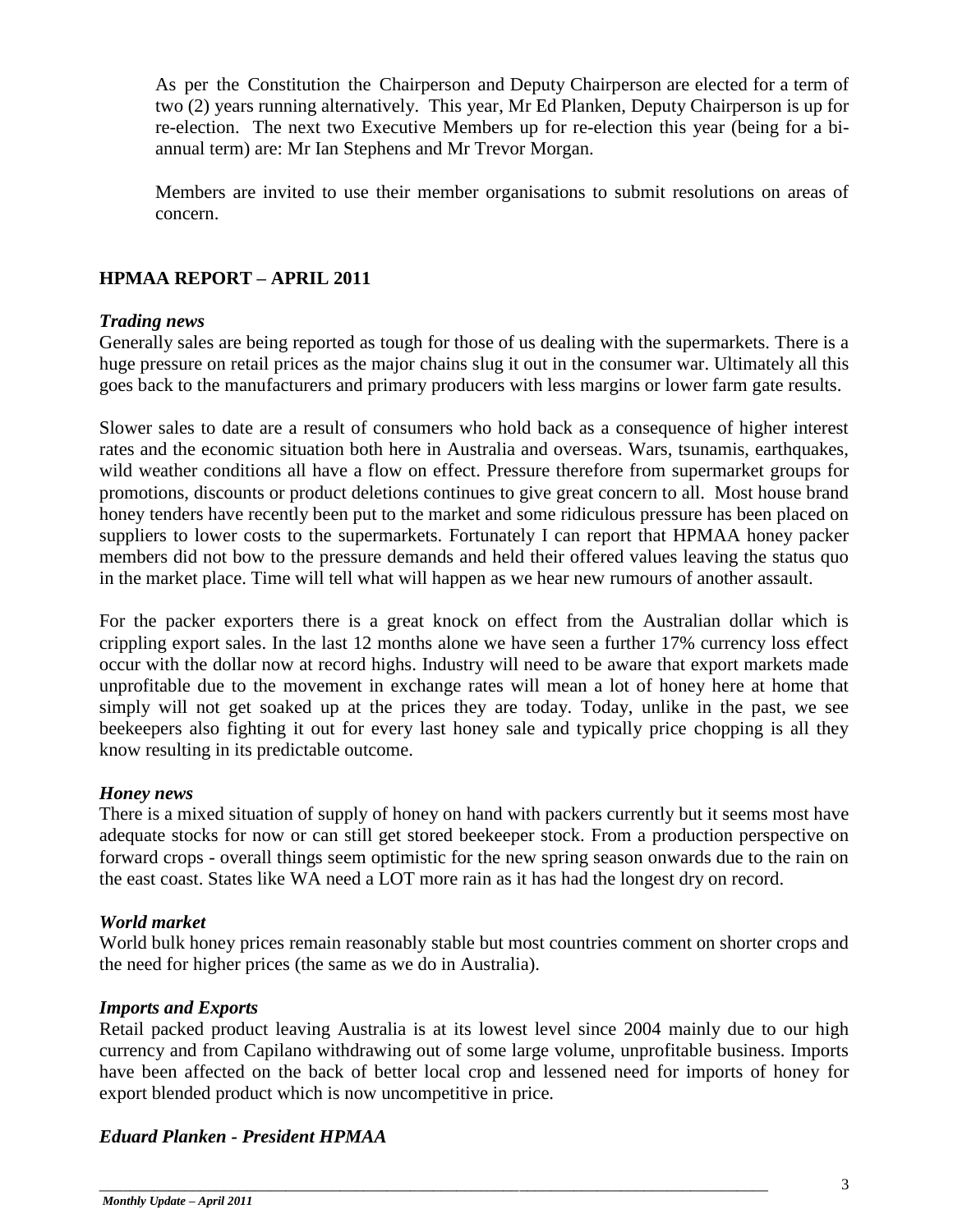#### **APIS CERANA UPDATE**

#### **Advice 92 - 4 April 2011**

Detections since Advice 91 are:

IP360 was a nest at Innisfail IP361 was a nest at Cairns IP362 was a swarm at Cairns airport IP363 was a nest at Portsmith IP364 was a nest at Mt. Sheridan IP365 was a nest at Gordonvale IP366 was a swarm at White Rock IP367 was a nest at Cairns IP368 was a nest at Cairns

A little bit about IP362. It was a swarm that turned up on an air bridge at the Cairns airport. Maurie Damon got the call as the staff out there know him. When he arrived he saw straight away it was Asian bee and called the Department. In the meantime, the air bridge was closed for several hours and caused some inconvenience at the airport.

The dog has now been validated and you may have seen it on the 7.30 report last Wednesday night. It has found two (2) nests so far and will be valuable in industrial areas and where containers are stored. Here it can move around the areas and find any nests.

Hopes lies with the reconvened Consultative Committee on Emergency Plant Pests (CCEPP) which is to meet this coming week. They have to power to reconsider the recommendation that the Asian bee was not feasible to eradicate. It has now been over four (4) months since the full eradication program has not been in place. When the full program is re-instated, there will need to be some catch up time to get back to where we were last November.

#### **Advice 93– 18 April 2011**

Detections since Advice 92 are:

IP369 was a swarm at Cairns IP370 was a nest at Gordonvale IP371 was as warm at Edmonton IP372 was a swarm at Mareeba IP373 was a nest at Cairns

The Consultative Committee on Emergency Plant Pests met last Friday, 15 April with no change in the decision on the eradicability of the Asian bee. Industry had put up a proposal for more surveillance, which included volunteer beekeepers. This received some support and is to be referred to the National Management Group Asian Bee Co-ordination Group, which meets on Tuesday 19 April, for consideration.

The interim report for the Senate Committee can be found at: [http://www.aph.gov.au/Senate/committee/rat\\_ctte/bees\\_2011/interim\\_report/index.htm](http://www.aph.gov.au/Senate/committee/rat_ctte/bees_2011/interim_report/index.htm)

\_\_\_\_\_\_\_\_\_\_\_\_\_\_\_\_\_\_\_\_\_\_\_\_\_\_\_\_\_\_\_\_\_\_\_\_\_\_\_\_\_\_\_\_\_\_\_\_\_\_\_\_\_\_\_\_\_\_\_\_\_\_\_\_\_\_\_\_\_\_\_\_\_\_\_\_\_\_\_\_\_\_\_\_\_\_

I note the final report will not be submitted until 30 June, 2011.

#### *Trevor Weatherhead*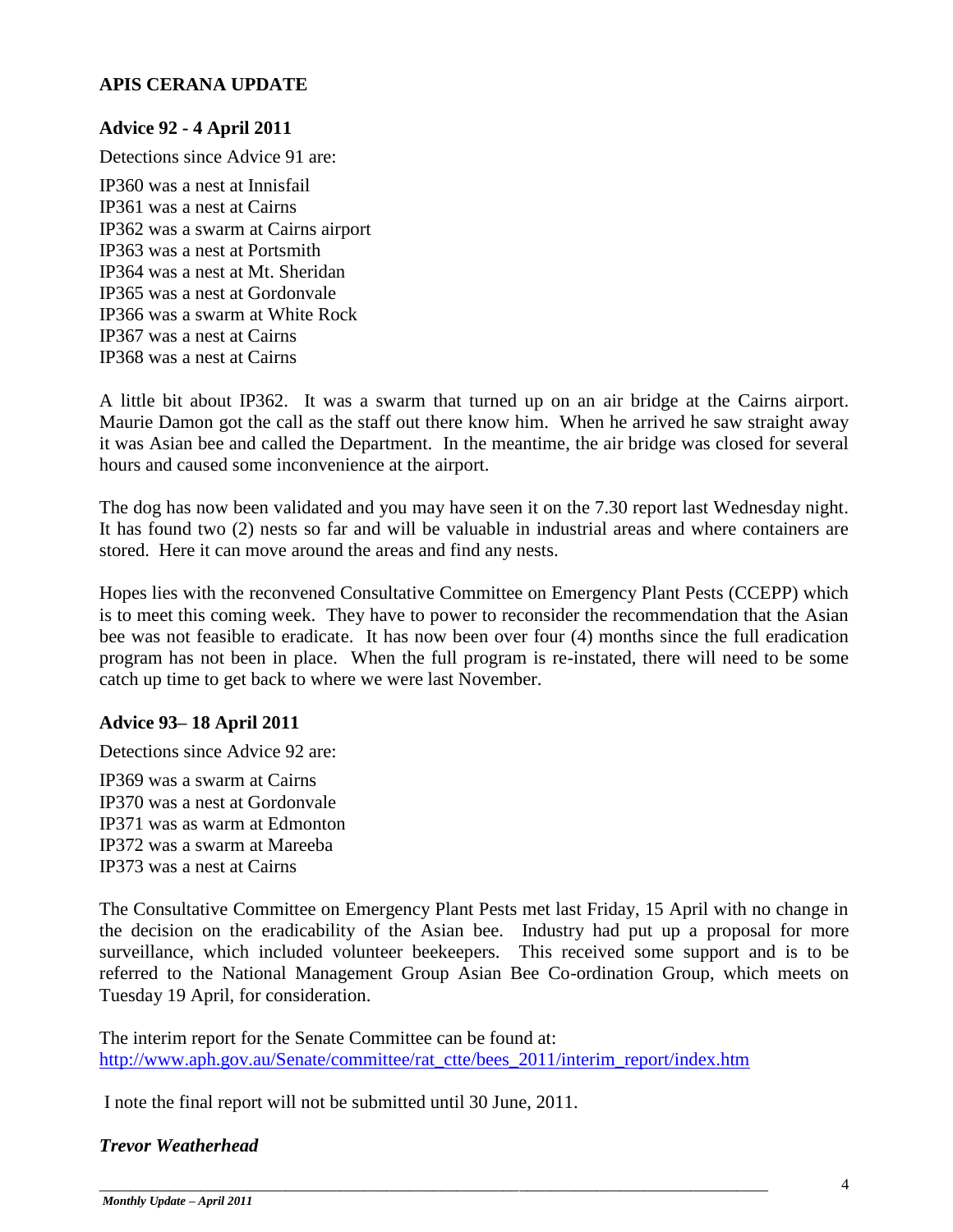#### **RIRDC'S KEY HONEYBEE PROGRAM ACTIVITIES SINCE NOVEMBER 2010**

Recently published reports can be found on the "honeybee" page of RIRDC"s website [http://www.rirdc.gov.au/programs/established-rural-industries/honey-bee/honey-bee\\_home.cfm](http://www.rirdc.gov.au/programs/established-rural-industries/honey-bee/honey-bee_home.cfm) and include the following two reports.

#### **Rapid Method for Measuring the Antimicrobial Activity of Honey**

Honey has been used as a therapeutic agent since ancient times. It is particularly useful for treating open infections with relatively poor blood supply, including skin wounds on the extremities of the body and stomach ulcers caused by the helicobacter organism. Honey is known to have antimicrobial activity against bacteria and fungi resistant to many antibiotics and can control bacteria living in biofilms, which have proven difficult to control by conventional means. But honey samples vary widely in their antimicrobial activity.

This RIRDC report summarises the possibility of using near infrared spectroscopy (NIR) for rapidly measuring the antimicrobial activity of honey. The report is targeted at the marketers of honey and potentially to laboratories that could provide an analytical service for measuring the antimicrobial activity of honey.

#### **Hygienic Behaviour of Stocks of the Western Australian Honeybee Breeding Program**

A study of the hygienic behaviour of bees from the Western Australian Queen Bee Breeding Program (Better Bees group) showed that some breeding lines exhibited higher levels of hygienic behaviour in the removal of dead brood than other lines. Hygienic behaviour is a mechanism of disease resistance where bees are able to remove brood from the nest before the pathogen becomes infectious.

Honeybees having the hygienic trait show resistance to diseases such as American foulbrood, Chalkbrood and to some limited extent the parasite Varroa. Further knowledge of hygienic behaviour should assist queen bee breeders to exploit those identified lines to produce by instrumental insemination a "hygienic" line for beekeepers Australia-wide so apiaries of bees will be more resistant to bee diseases.

The *Honeybee R&D News* – the official newsletter of the RIRDC Honeybee Program available is also available on the RIRDC website.

#### **RIRDC's Honeybee Advisory Committee**

Denis Anderson resigned from the Committee late last year as he prepares for retirement from CSIRO and Dr Boris Baer of the University of Western Australia has been appointed as a new Committee Member. Des Cannon will retire as the Committee Chair at the end of June and Dr Michael Hornitzky from the NSW Department of Industry and Investment will take up the position. RIRDC greatly appreciates the commitment Denis and Des have given to the Committee over many years and valued their considered advice.

\_\_\_\_\_\_\_\_\_\_\_\_\_\_\_\_\_\_\_\_\_\_\_\_\_\_\_\_\_\_\_\_\_\_\_\_\_\_\_\_\_\_\_\_\_\_\_\_\_\_\_\_\_\_\_\_\_\_\_\_\_\_\_\_\_\_\_\_\_\_\_\_\_\_\_\_\_\_\_\_\_\_\_\_\_\_

#### *Dave Alden*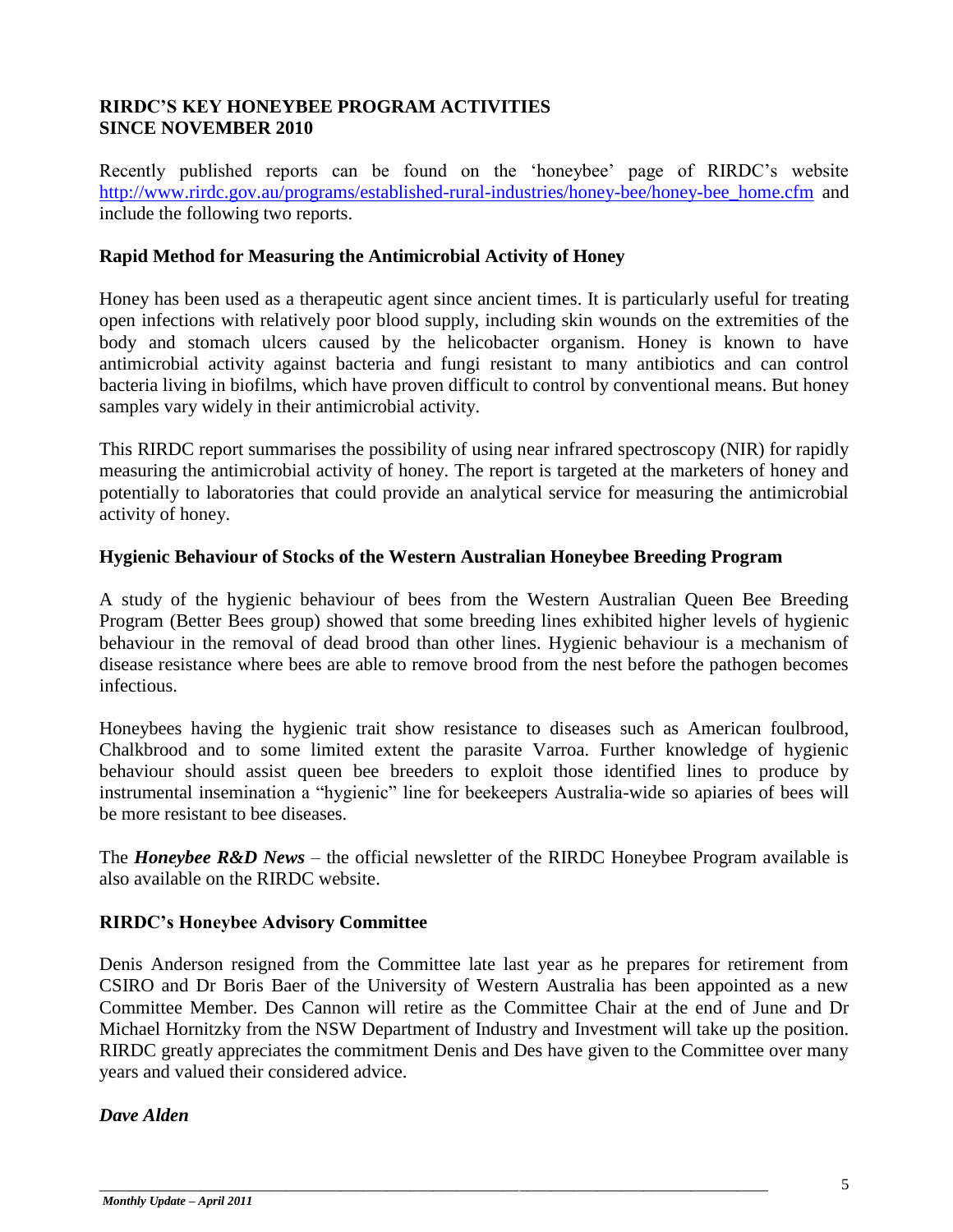#### **PLANT HEALTH AUSTRALIA**

Copies of presentations from the Member engagement meetings will be available to view or download from the PHA website [\(www.phau.com.au\)](http://www.phau.com.au/) from 11 April.

Copies of the *Draft 2010/2011AOP* and the *2010/2011 Mid-Year Performance Report* can also be found on our website.

If you require additional hard copies please contact PHA"s Administrative Coordinator, Angela Ditton [aditton@phau.com.au](mailto:aditton@phau.com.au) or 02 6215 7700.

#### **ANIMAL HEALTH AUSTRALIA - RALPH HOOD AWARD**

Animal Health Australia has launched the Animal Health Australia Ralph Hood Award at the Members" Forum. Nominations opened 18 March 2011

The Award honours the memory of Ralph, who passed away in February 2010. In recognition of Ralph"s contribution, the award is designed to encourage and support a commitment to Australia"s national animal health system.

We invite you to nominate one person per member organisation.

- Nominations close 30 June 2011
- Award announced 19 August 2011

For more information visit the AHA website: [www.animalhealthaustralia.com.au](http://www.animalhealthaustralia.com.au/) - there is a link on the home page.

#### **AUSTRALIA POST - NEW STAMP ISSUE 'FARMING AUSTRALIA - NATIVE PLANTS'**

Australia Post has advised that the forthcoming stamp issue entitled 'Farming Australia - Native Plants' which includes the Australian Honey stamp will be available shortly and they are keen to promote this stamp issue and would be very grateful for our assistance.

The media release is scheduled to be distributed on 13 May ahead of the stamps being issued on 17 May.

#### **SYDNEY WILDLIFE WORLD – BEE EXHIBIT**

Sydney Wildlife World are currently running a bee exhibit over the Easter holidays, called 'Bees Needs'. It features European Honeybees and Aussie native bees, along with lots of information about the current plight of the bee globally.

It is part of wider 'Conservation Champion' activities running at Sydney Wildlife World and Sydney Aquarium on Darling Harbour over Easter.

More info here: [http://sydneywildlifeworld.myfun.com.au/Exhibits-and-Animals/Conservation-](http://sydneywildlifeworld.myfun.com.au/Exhibits-and-Animals/Conservation-Champion/Bees-Needs.htm)[Champion/Bees-Needs.htm](http://sydneywildlifeworld.myfun.com.au/Exhibits-and-Animals/Conservation-Champion/Bees-Needs.htm)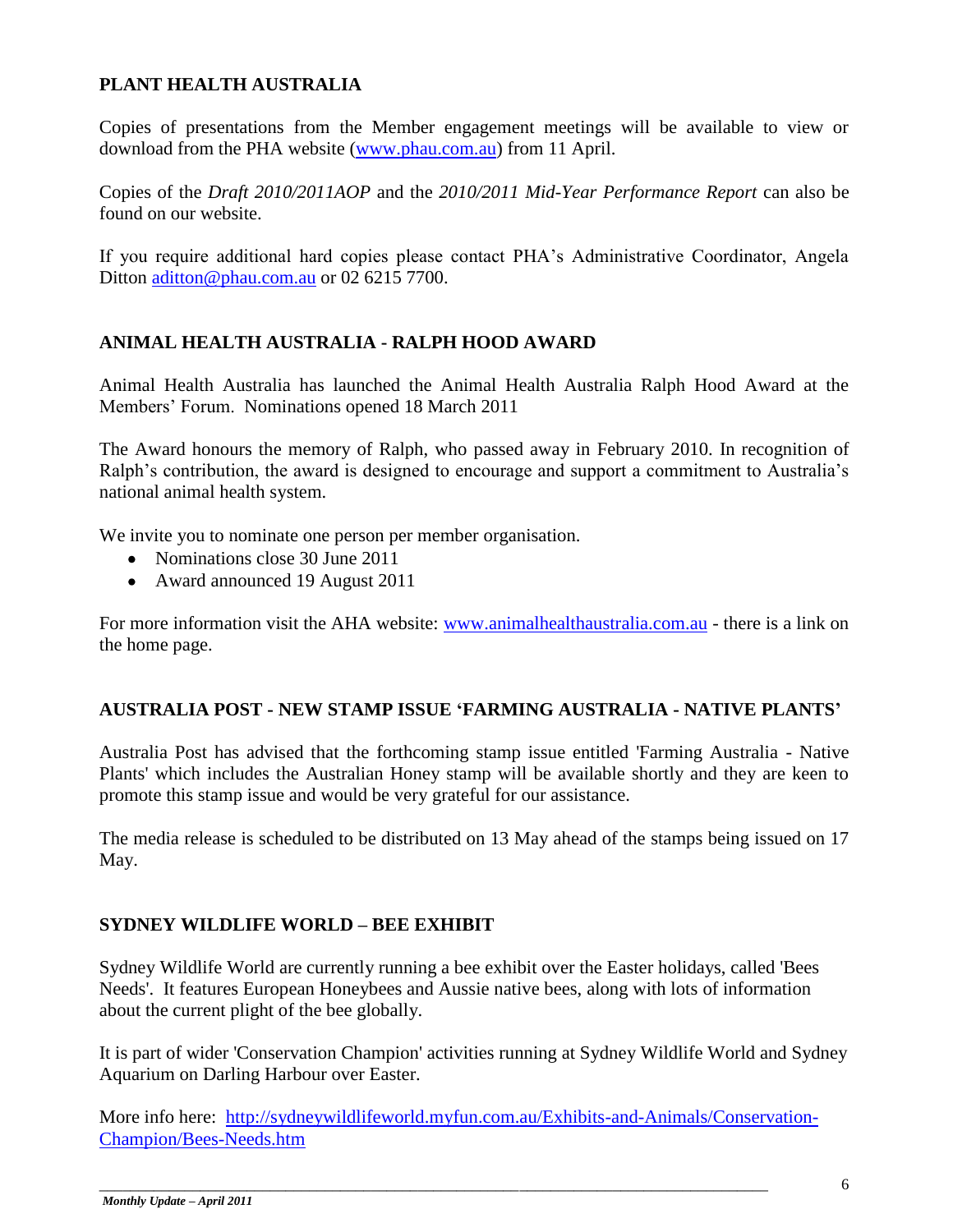#### **HOBBY BEEKEEPERS PROTECTING AUSTRALIAN AGRICULTURE**

In a project launched on 11 April in Melbourne by the Victorian Minister for Agriculture and Food Security Peter Walsh MP, urban beekeepers are being given a role in protecting Australia from exotic pests that could devastate our honey industry and the agricultural production that relies on pollination by honeybees.



*Beekeepers inspecting hives*

Ten enthusiastic hobby beekeepers have been given extra hives, bees and training in monitoring methods as part of the Bee Force pilot project, being conducted around the Port of Melbourne because cargoes and shipping ports have been identified as a key risk for the entry of bee pests.

If Varroa mites or similar bee pests reach Australian shores and become entrenched it's expected to cost between \$21 million and \$50 million per year over 30 years. This is not just from lower honey production but the impact of the loss of pollination by both managed and wild European honeybees on a range of fruits, vegetables and pastures.

Bee Force is being run by the Pollination Program, a research and development strategy jointly funded by the Rural Industries Research and Development Corporation (RIRDC) and Horticulture Australia Limited (HAL), and managed on the ground by the Victorian Department of Primary Industries (DPI). Sabine Perrone, an expert in biosecurity, will assess how Bee Force could be designed to be rolled-out nationally.

Mr Gerald Martin, Chairman of the Pollination R&D Advisory Committee, says it's vital that if Varroa mites do get into the country, they are found quickly.

"These parasitic pests have caused enormous damage as they"ve spread across the world and Australia is one of the few places still free of them," Mr Martin said.

"When you consider that a staggering 65 per cent of agricultural production in Australia relies on the pollination efforts of wild bees and managed hives, everyone has an interest in protecting the industry.

"We"re hoping this pilot program will prove to be an efficient and cost-effective early detection system, catching any Varroa mites or other pests before they can spread too far and become established.

"The aims of the trial include collecting hard data on the costs and benefits of using volunteers and developing a best practice model for the system to be used more widely than it already is," Mr Martin said.



*Gerald Martin*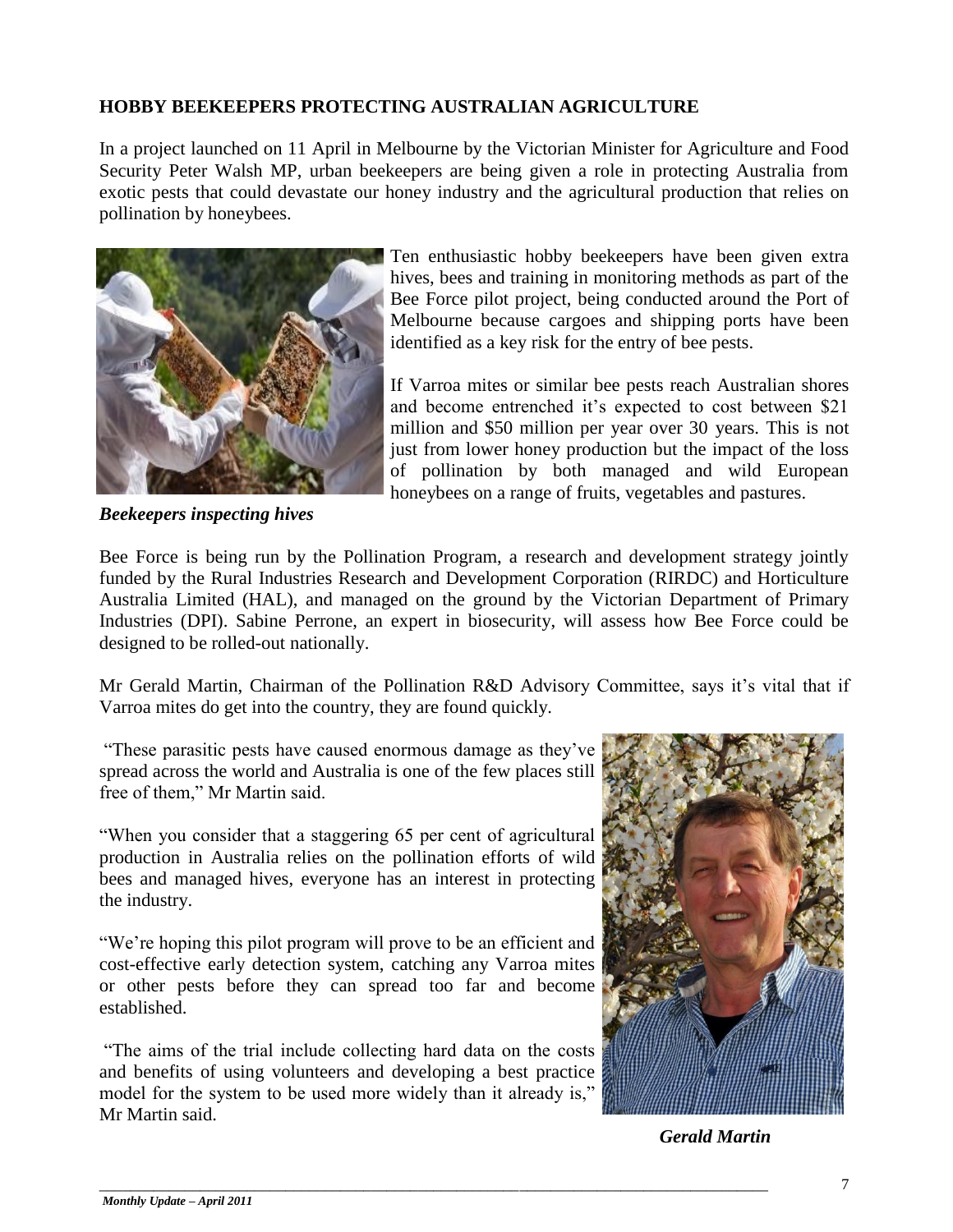The beekeepers are being trained in the use of sticky mats which are placed on the floor of the participating hives, separated from the bees by mesh, and sending them to DPI entomologists every six weeks for examination. The aim is to eventually use miticide strips which will cause any mites to fall on and stick to the mats.

Bee Force is being run in conjunction with existing state and national surveillance programs and will be expanded to Geelong in the second year if successful.

The suburban beekeepers are not only protecting Australia"s commercial agricultural production, but their neighbours as well - a significant proportion of backyard fruit and vegetable plants are dependent on bees for pollination.

#### **ON THE FRONT LINE OF PROTECTING OUR BEES**

Seven days a week, bee keeper Lyndon Fenlon can be seen travelling the streets of Melbourne"s Footscray on his specially modified cargo bicycle, moving and tending almost 30 hives spread around the backyards of his friends and neighbours.

Along with his bees producing honey and pollinating urban backyard gardens, Lyndon has taken on a crucial role in front line biosecurity for his industry, participating in a new program called Bee Force.



An initiative of the Pollination Program managed by the Rural Industries Research and Development Corporation (RIRDC) and Horticulture Australia (HAL), Bee Force is designed to monitor urban hives around port areas for the likely arrival of the devastating foreign bee pest Varroa mite, already endemic in our nearest neighbours.

Lyndon"s day starts at 5.30am to get to an office job in Melbourne, but his spare time is consumed tending hives, collecting honey to sell under his label Urban Honey Co, rescuing wayward swarms from urban roofs and gardens and educating fellow bee enthusiasts in his hobby.

"My neighbours love that I keep bees and now I have my hives spread across about 15 different backyards in the local area. It used to be all about the honey, but people are becoming much more switched on to the importance of bees for pollination. I get comments on how vegetable gardens are producing more, or flowers are blooming earlier.

*Lyndon Fenlon during the rounds in Melbourne delivering honey and checking hives*

"I started my own bee keepers group about three years ago - many urban people don"t have the space to keep their own bees so we work on mine, but it just shows the levels of interest in the

\_\_\_\_\_\_\_\_\_\_\_\_\_\_\_\_\_\_\_\_\_\_\_\_\_\_\_\_\_\_\_\_\_\_\_\_\_\_\_\_\_\_\_\_\_\_\_\_\_\_\_\_\_\_\_\_\_\_\_\_\_\_\_\_\_\_\_\_\_\_\_\_\_\_\_\_\_\_\_\_\_\_\_\_\_\_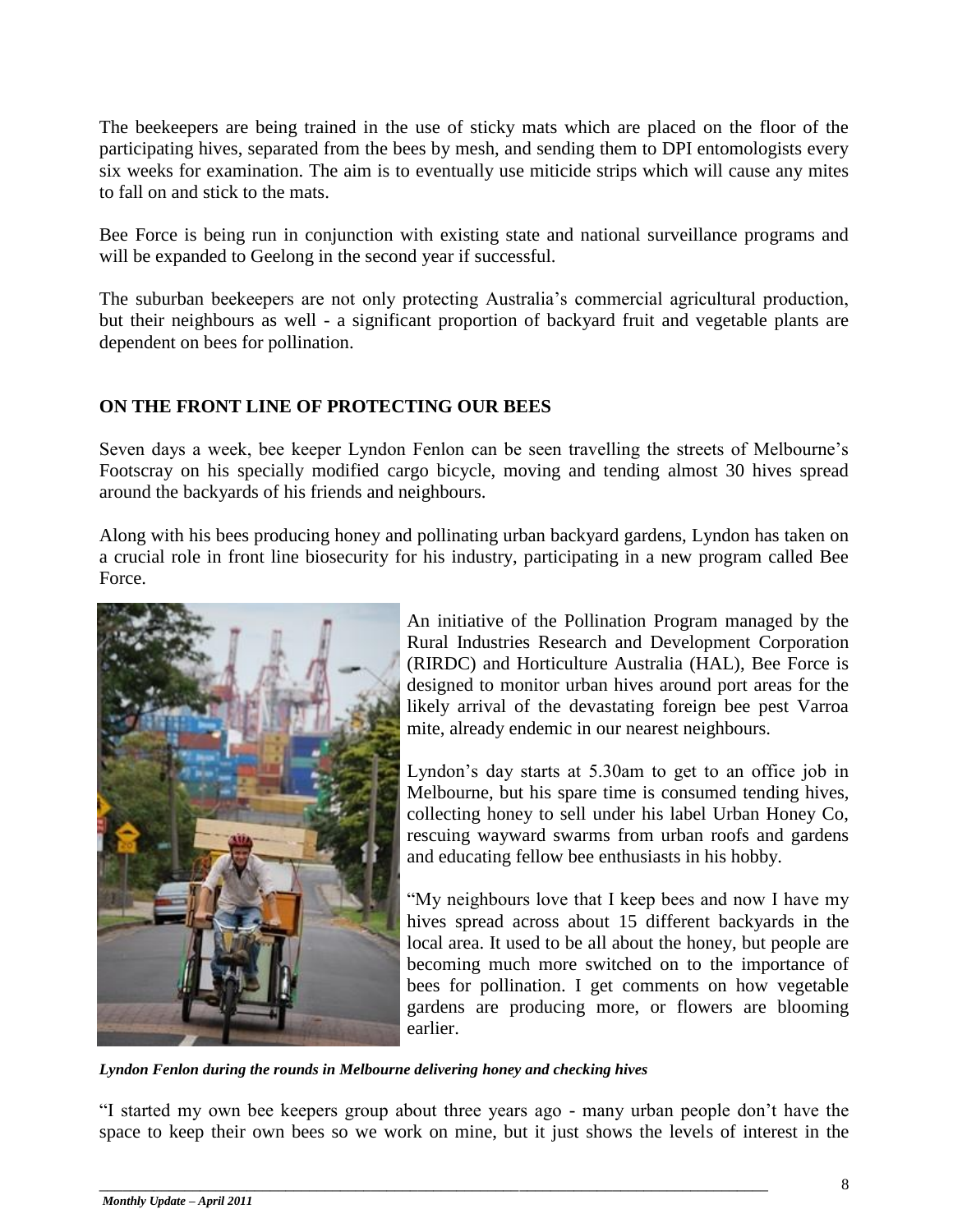community. There are now about 20 members from all levels of skill and experience, from beginners through to entomologists.

"I heard about the Bee Force Project through one of the bee keepers associations, and put my name down straight away because I know our bees are at risk. The most likely way that a foreign bee pest such as Varroa mite will arrive in this country is hitching a ride on a ship, so a network of bee keepers who live close to a port have been recruited by the Victorian Department of Primary Industries (DPI) to participate.

"Our role is to find pests before they get a chance to get established and spread inland, by monitoring our hives with the assistance of DPI entomologists," he said.

If Varroa mite or similar bee pests reach Australian shores and become entrenched it's expected to cost between \$21 million and \$50 million per year over 30 years. This is not just from lower honey production but the impact of the loss of pollination by both managed and wild European honeybees on a range of fruits, vegetables and pastures.

"Urban bee keepers play a crucial role in biosecurity for the pollination industry – we have the time to carefully observe and check our hives and can pick up straight away if something is wrong.

I knew a lot about Varroa mite before I joined the project, but have learned a lot more now," said Lyndon.

"I think it"s essential that everyone who keeps bees should know what to look for – how to observe their bees for problems, how to identify different pests and diseases and how to report them to the authorities. A big part of this is being a member of a bee keepers' group or association and learning as much as you can.

"I have been interested in bee keeping since I was young, and started out with a beekeeping course at Collingwood Children"s Farm seven years ago.



*Lyndon Fenlon with his hives at the CERES bee group*

"Three years ago I started a micro business called Urban Honey Co which produces organic, unpasteurised honey from the rooftops and gardens of Melbourne CBD and surrounds. It's all sold within the bee's flying range, taking food miles to a whole new level!

"I keep hives at the Centre for Education and Research in Environmental Strategies (CERES) community gardens in Brunswick and the Iramoo Protected Grasslands, which is a part of the Victoria University.

Hives at the Quang Minh Temple produce honey for the monks and visitors and I"m also starting another beekeepers group there.

"We all need to work together to protect our bees from foreign invaders, so I"ll definitely be sharing the knowledge I"ve gained through participating in Bee Force," said Lyndon.

For more information about the Pollination Program, visit [www.rirdc.gov.au/pollination](http://promomail.adrenalinmedia.com.au/ch/22934/2dd5b4y/1404767/81ef87m60.html)